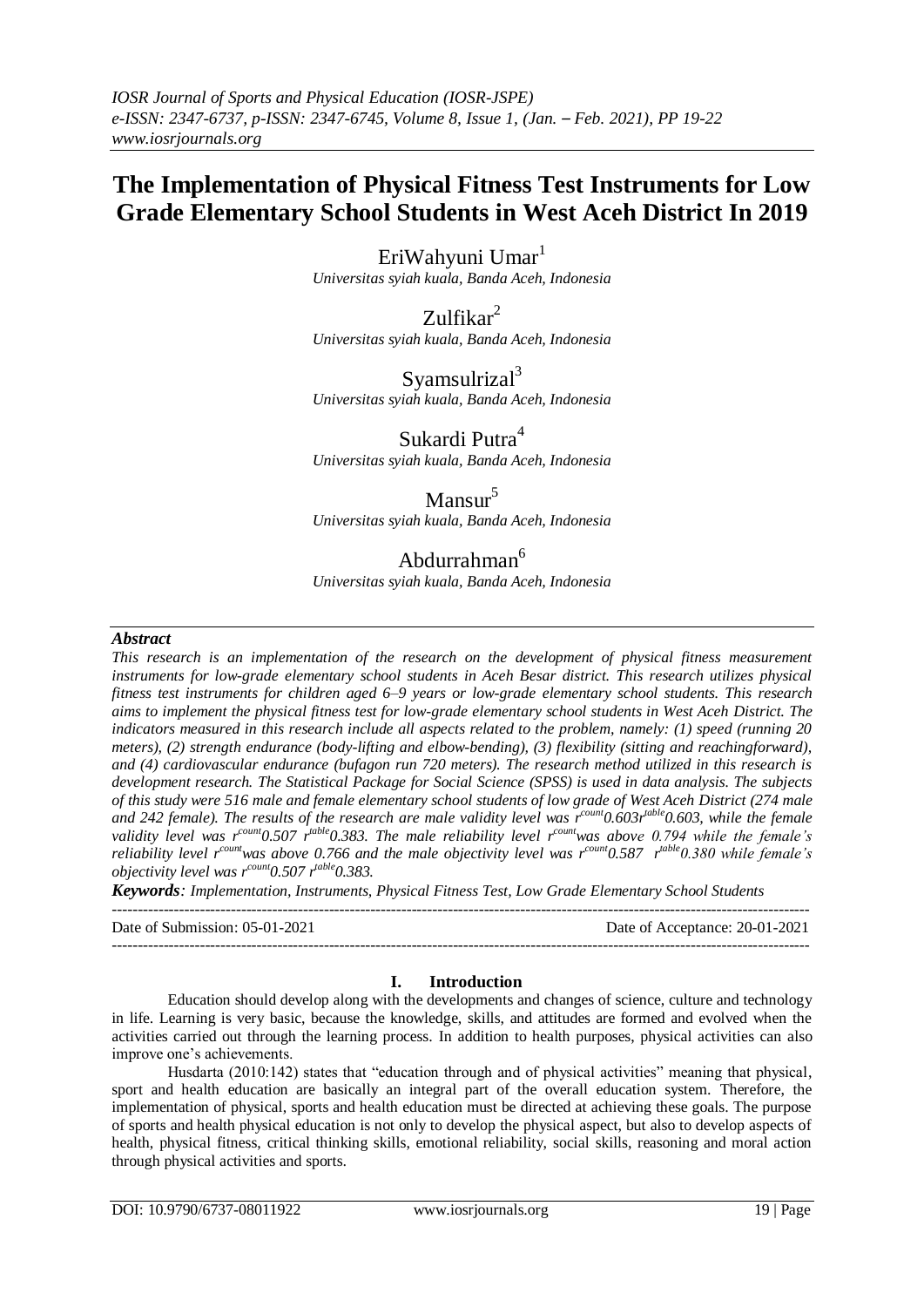Based on Nurharsono (2006:52), physical fitness is the ability of one's body to vigorously and vigilantly perform daily tasks and works without experiencing significant fatigue, and still have energy reserves to deal with unexpected emergencies.

Students in physical education learning are not only required to be skilled in movement, but to also be able to understand the function and purpose of the movements that they are actively doing. Anatomicalanthropometric structures and physiological functions, emotional stability and intellectual intelligence as well as the ability to socialize with the environment are superior to students who actively participate in sports and physical education activities than students who are not actively participating in sports and physical education.

The physical, sports and health education is one among other subjects taught to elementary school students. General view of physical education and trying to ensure that physical education lessons are important lessons for growth and development and the intelligence level of children. If all this time the physical, sports and health education has not been implemented properly, this is because the understanding of physical education is not yet in accordance with the actual contents of the philosophy and purpose of physical education. Physical education as a component of education as a whole has been recognized by many. However, in practice, the teaching of physical education has not been as effective as expected.

So far, the physical fitness test has been carried out using the Indonesian Physical Fitness Test (TKJI), but the authors feel it is very important to implement the existing measuring tools, especially in low-grade elementary schools in West Aceh district. This can help teachers and students to know, improve and maintain the level of physical fitness of students during their learning process and will be a supporting factor for activities and thinking.

The lack of research on the physical fitness level of low-grade students in West Aceh district makes researchers want to re-apply the physical fitness test tools that have been tested in Aceh Besar district on students in West Aceh district. The aim is to see the level of physical fitness of low-grade students in West Aceh district who have been following lessons in schools, namely the extent to which the physical fitness level of students both in theory and practice in the field. The results of this study will make it easier for teachers to know the level of physical fitness of these students.

The research, which was conducted in low-grade elementary schools in Aceh Besar district, produced four test instruments, namely: 1) 20 meter running test, 2) body lying test for 60 seconds, 3) sitting and reachingforward test, 4) Bufagon test or running a distance of720 meters on a square running track using balls and baskets to reduce boredom while running. Clarification of the level of physical fitness for low grade elementary school students are: 1) Very good with a value of 16.9-20.0. 2) Very good with a value of 13.7-16.8 3) Good with a value of 10.5-13.6 4) Moderate with a value of 7.3-10.4 5) Poorwith a value of 4.0-7.2 6) Very Poor.

With this study, the authors hope to implement a physical fitness test measurement tool that is suitable for low grade elementary school levels aged 6-9 years. West Aceh district consists of 12 sub-districts out of a total of 154 elementary schools in West Aceh District.

### **II. Research Methodology**

This research is a descriptive quantitative research which used to describe, explain, or summarize various conditions, situations, phenomena, or various research variables according to events as they are which can be photographed, interviewed, observed, and which can be expressed through documentary materials. The application of measuring tools to retry the validity, reliability and objectivity with this research design is to measure the physical fitness level of low-grade elementary school students in the West Aceh district with sampling conducted by the researchers by classifying plain areas, namely coastal plain cities, lowlands and highlands. The number of schools sampled in each land area is 2 (two) schools with different numbers of students in each. The total sample size was 516 students from eight different schools. In addition, researchers will also take male and female students as research samples. The sampling technique in this study uses culture sampling in which the entire population is sampled in order to achieve the objectives expected in this study.

| N <sub>0</sub> | Sub-district    | <b>School Name</b>     | Area         | <b>Subject Number</b>     |                              |              |
|----------------|-----------------|------------------------|--------------|---------------------------|------------------------------|--------------|
|                |                 |                        |              | Male, Grade<br>I, II, III | Female,<br>Grade I, II,<br>Ш | <b>Total</b> |
|                | Johan Pahlawan  | SDN 14 Meulaboh        | City         | 65                        | 41                           | 106          |
|                |                 | SDN 25 Meulaboh        |              | 57                        | 45                           | 102          |
| 2              | SamaTiga        | SDN SuakGeudebhang     | Coastal area | 23                        | 16                           | 39           |
|                |                 | SDN SuakSeumaneh       |              |                           | 14                           | 23           |
| 3              | AronganLambalek | <b>SDN SuakTeBeuso</b> | Lowland      | 41                        | 42                           | 83           |
|                |                 | SDN SeunebokTeungoh    |              | 25                        | 33                           | 58           |
| 4              | Woyla           | SDN Padang Jawa        | Highland     | 31                        | 30                           | 61           |
|                |                 | SDN Pasi Aceh          |              | 23                        | 21                           | 44           |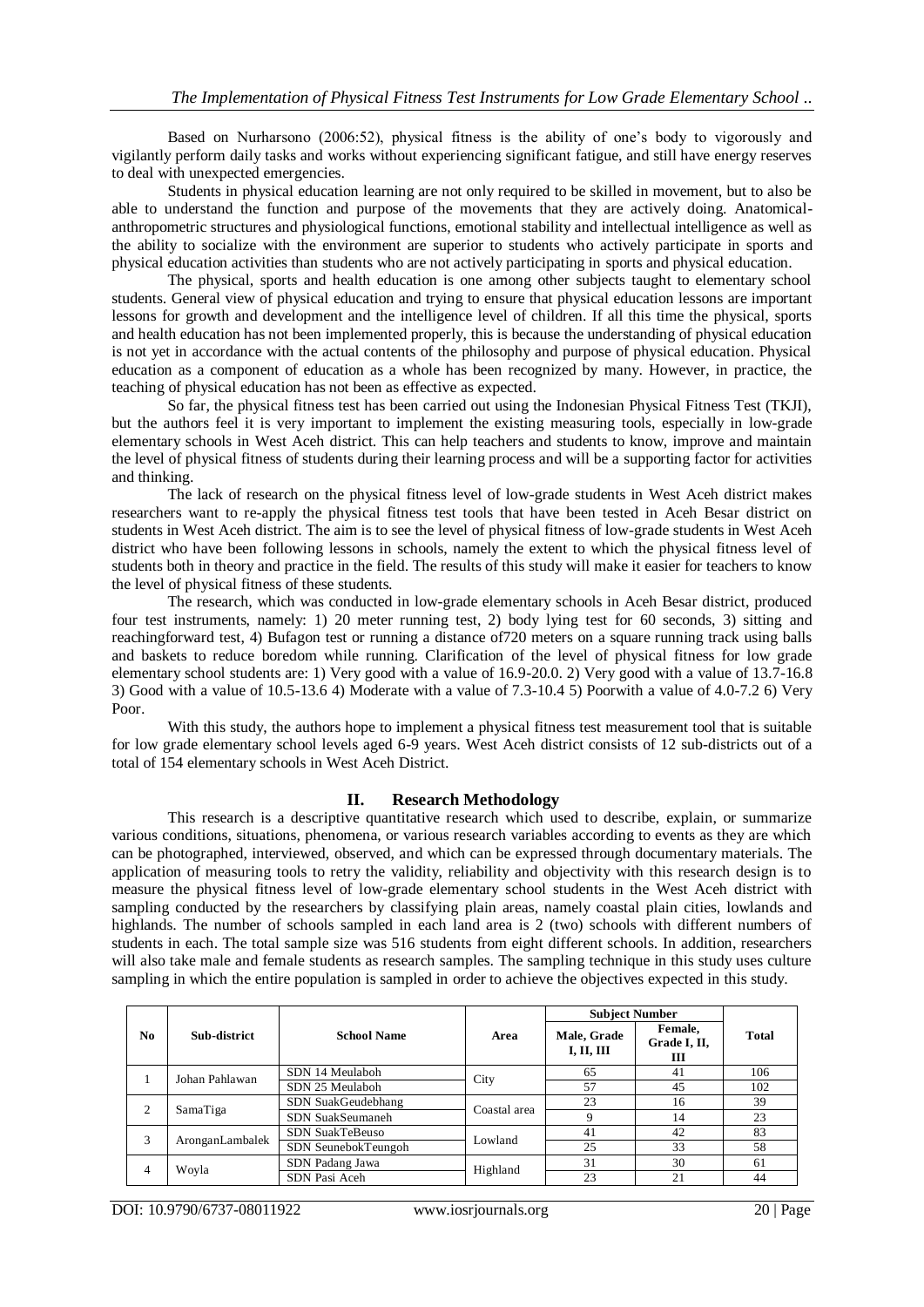Total 274 242 516 Table 3.1 List of Primary Schools To Be Studied in West Aceh District

#### **III. Results**

Research on the implementation of physical fitness instruments for low-grade elementary school students was carried out by applying the physical fitness test instruments for low-grade elementary school students, the implementation stage as well as testing the physical fitness test instruments for low-grade elementary school students. The first step taken in this study was expert validation of the design of the physical fitness test instrument for low grade elementary school students. To generate the best products.

#### 1. The Analysis of Physical Fitness Instruments Validation

The validity of the instrument for the implementation of the Physical Fitness Test Measurement Tool for Low Grade Elementary School Students in West Aceh district, namely: Male, 20meters run, r count = 0.623 while r  $t_{\text{table}} = 0.381$ , Body-lifting and elbow-bending test obtained r  $t_{\text{count}} = 0.684$  while r  $t_{\text{table}} = 0.381$ , sitting and reaching forward test obtained the value of r count = 0.589 while  $t^{\text{table}}$  = 0,381, cardiac pulmonary endurance test obtained the value of r<sup>table</sup> = 0.589 while t<sup>rable</sup> = 0,381. Moreover, female run 20 meters, r<sup>count</sup> = 0.487 while r<sup>table</sup> = 0.383, body-lifting and elbow-bending test obtained  $r^{count} = 0.484$  while<sup>table</sup> = 0,383, sitting and reaching forward test obtained  $r^{count}=0.525$  while  $t^{table}=0.383$ , Cardiac pulmonary endurance test obtained a value of  $r^{count}=0.533$  while  $t^{table} = 0,383$ . Thus, the instrument of cardiac pulmonary endurance test is declared to have validity.

#### 2. Reliability Test of Physical Fitness Instrument

The reliability of the instrument for the development of physical fitness tests measurement instruments for lowgrade elementary school students, West Aceh district, namely, male is 0.794 while the reliability of the female is 0.766. Thus, it can be concluded that the physical fitness test instrument for low-grade Elementary Schools in West Aceh district has reliability.

#### 3. The Objectivity Test of Physical Fitness Instrument

The objectivity of the instrument for the development of physical fitness measurement tools for low-grade elementary school students in West Aceh district, namely: Male run 20 meters,  $r^{count} = 0.623$  while  $r^{table} = 0.380$ . Body-lifting and elbow-bending test obtained the value of  $r^{count} = 0.684$  while  $r^{table} = 0.380$ . Sitting and reaching forward test obtained the value of  $r^{count}=0.596$  while  $t^{table}=0,380$ . Cardiac pulmonary endurance test obtained the value of r <sup>count</sup> =0,588 and t<sup>able</sup> = 0,380. Moreover, Female run of 20 meters, r <sup>count</sup> = 0.487 while r <sup>table</sup> = 0,383. Body-lifting and elbow-bending obtained the value of  $r^{count} = 0.484$  while  $r^{table} = 0.383$ . Sitting and reaching forward test obtained the value of  $r^{count}$ =0,525 while  $t^{table}$ =0,383. Cardiac pulmonary endurance test obtained the value of  $r^{count} = 0.533$  while  $t^{table} = 0.383$ . Thus, the cardiac pulmonary endurance test instrument is stated to have objectivity.

#### 4. Physical Fitness Percentage Level

The results of the percentage of low grade primary school male students are 272 students, namely: 110 male students in the very good category (40%), 96 male students in the Good category (36%), 42 male students in the moderate category (15%), and 23 male students in the Poor category (9%). Therefore, it can be concluded that the physical condition of low-grade elementary school students in West Aceh District is in the **Very Good** Category.

The results of the percentage oflow grade primary school female students are 272 students, namely: 101 female students in the very good category (42%), 96 female students in the good category (39%), 30 female students in the moderate category (12%), and 17 female students in the poor category (7%). Therefore, it can be concluded that the physical condition of the low-grade primary school female students in West Aceh District is in the **Very Good** Category.

#### **IV. Conclusions**

Based on the results and data analysis on the Implementation of Physical Fitness Test Measuring Instruments for Low Grade Elementary School Students in West Aceh District, it has a high level of fitness with the **validity score point index of 0.876**. It has the **reliability score index point of 0.985**, and a high level of fitness with the objectivity **score point index of 0.904.** Therefore, it can be used as a form to determine the Physical Fitness of Low-Grade Elementary School Students in Aceh District.

The results of research on the physical fitness test of low-grade elementary school of 272 male students in West Aceh District are:110 male students were in the very good category (40%), 96 male students were in the